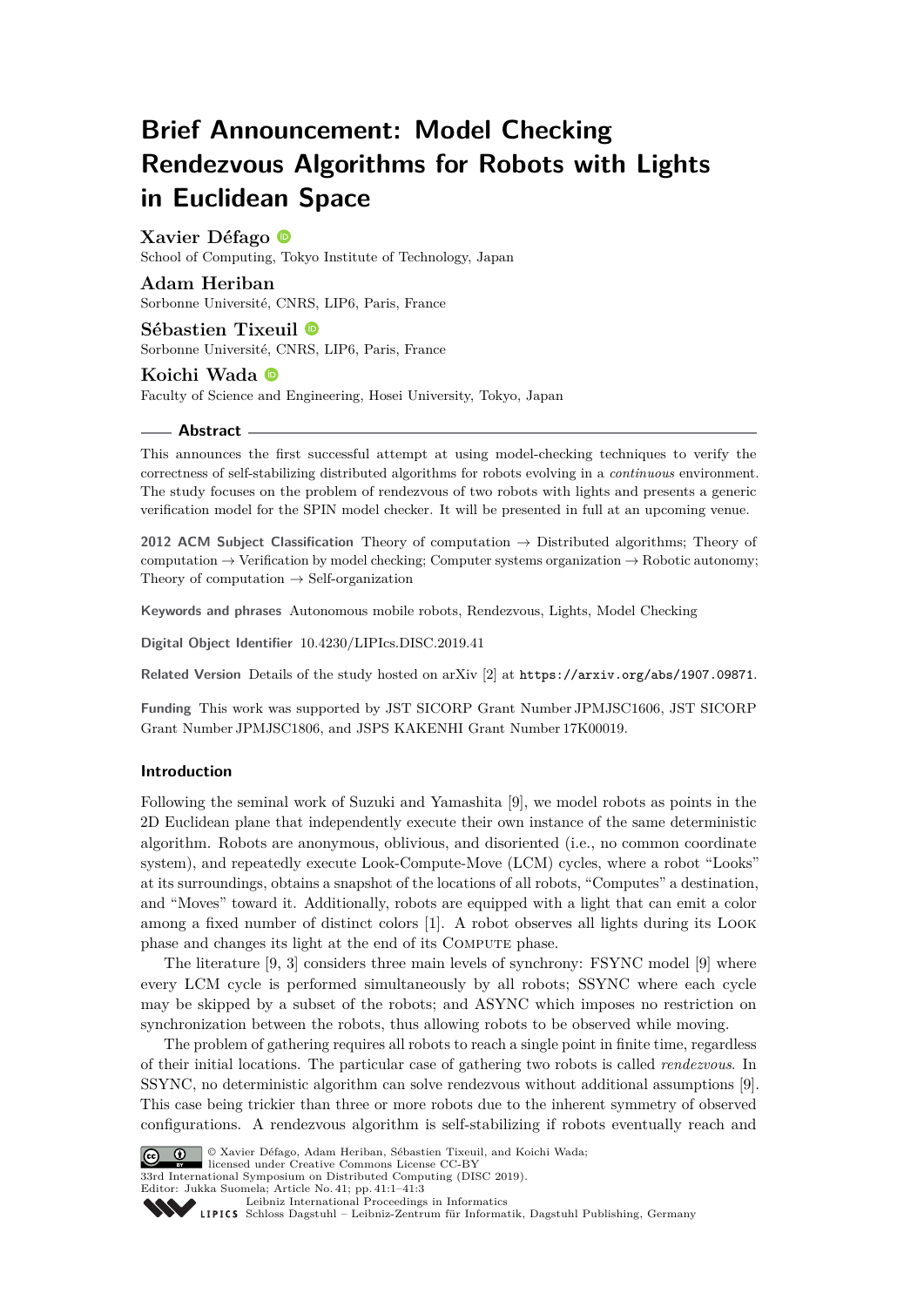#### **41:2 Model Checking Rendezvous for Robots with Lights**

stay forever at the same location regardless of the *initial configuration*. Algorithms that set constraints on the initial configuration (*e.g.*, must start with a specific color) are not self-stabilizing.

Viglietta [\[10\]](#page-2-5) proved that two colors are sufficient in SSYNC and that three colors are necessary and sufficient in ASYNC for a specific class of algorithms. Okumuraet al. [\[8\]](#page-2-6) presented rendezvous algorithms when additional restrictions are made on the model (rigid moves, initial colors, etc.). Finally, Heribanet al. [\[5\]](#page-2-7) showed that two colors are necessary and sufficient in ASYNC without extra assumptions.

As they use case-based reasoning, the handwritten proofs of rendezvous algorithms with lights are lengthy, complex, tedious to check and write, and hence highly error-prone. The aim of the work is hence to automate the process and verify the correctness of these self-stabilizing rendezvous algorithms using model checking.

Model checking relies on the definition of a verification model consisting exclusively of finite values. In particular, the domain of variables must be kept to a minimum. In the case of rendezvous of robots with lights, the number of robots and the number of colors are finite and very small. However, the position of the robots and the time of their activations have all infinite domains. This means that the verification model must capture the important characteristics of the original model while representing everything in a tractable state space. In other words, the only way to obtain automated proofs of correctness in the continuous space context through model checking is to use a more abstract verification model.

#### **Methodology**

The approach consists of two parts: (a) the definition of the verification model and its correctness, and (b) the implementation of the verification model and algorithms in the model-checker.

First, we prove several important results that are used to support the verification model. In particular, there is obviously an inherent loss of generality when representing infinite domains with finite values. In this case, our verification model is designed to fail conservatively, in the sense that an incorrect algorithm must always result in a failed verification, whereas a correct algorithm may not always result in a successful one. This point is crucial because this is why this approach is sound.

The key aspect of the verification model consists in representing the Euclidean environment with only two discrete values (or three depending on assumptions) with an appropriate way to resolve movements. The difficult and subtle part is obviously the latter one and is presented in details in the full version of this manuscript [\[2\]](#page-2-0).

Second, we express the verification model in the SPIN model checker [\[6\]](#page-2-8). Given a model expressed in the Promela language (a concurrent language reminiscent of Hoare's CSP) and a linear temporal logic formula, the model checker explores every possible paths of the model until it reaches an invalid state (one that violates the formula) from an initial state, in which case it reports that path as a counter-example execution that violates the temporal logic formula. Otherwise, it reports success. Since the model checker performs an *exhaustive search*, branching out at every non-deterministic choice, the condition is then proved to hold. Model checking has gone a long way since the 70s when it began, and current solvers are now able to handle millions of states without much problem.

We wrote the Promela model to be as modular as possible. In particular, the same framework is used to model seven different synchrony models, including FSYNC, SSYNC, and ASYNC. The rendezvous algorithms are expressed as functions mapping an observation to a color and a move. Based on a theorem proved in the first part, a fair execution can be modeled by limiting the number of consecutive activations by a constant value.